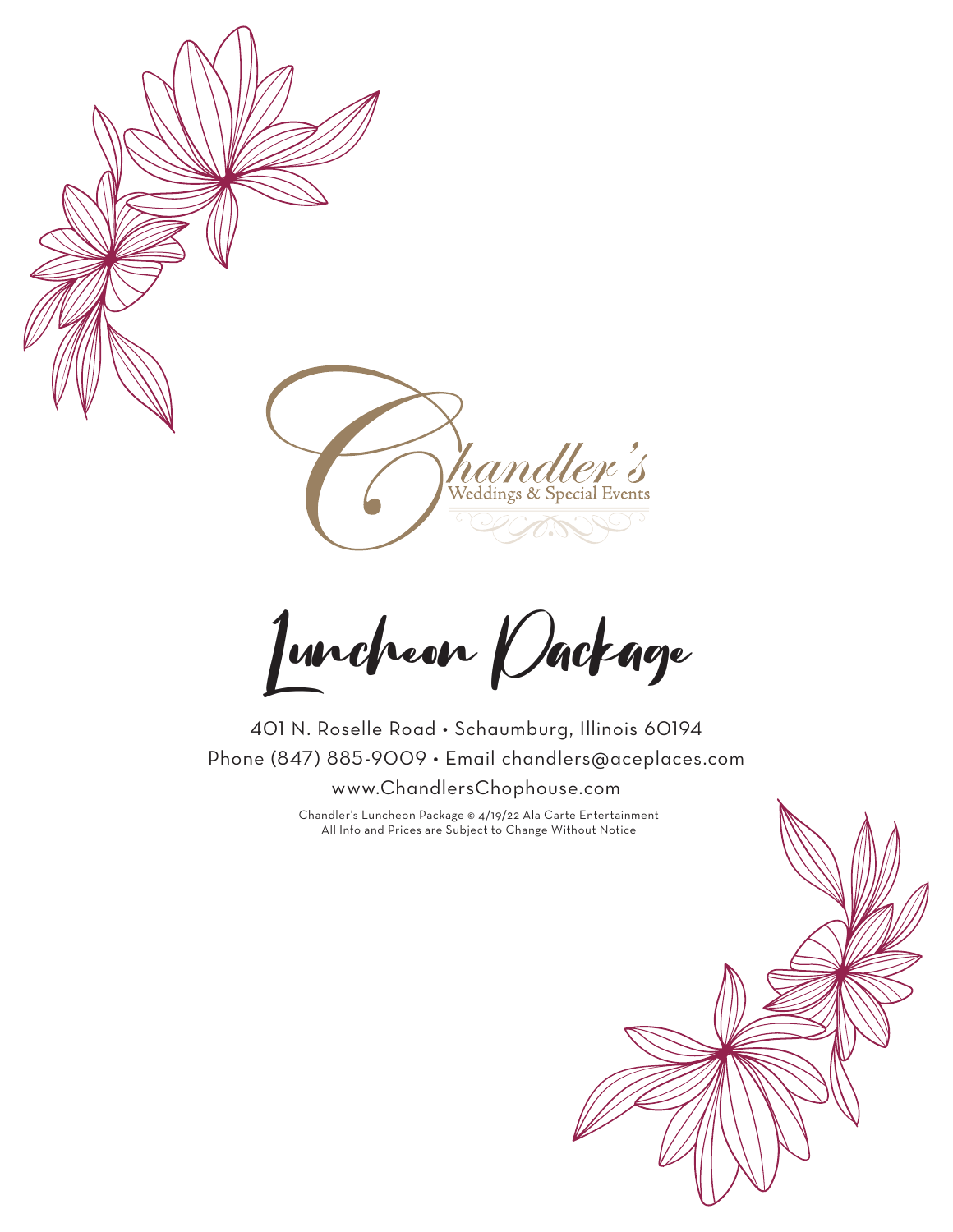

The Luncheon Package

Four-Hour Event Plated, Family Style, Buffet or Brunch Available White Linens with Choice of Napkin Color White Draped Linens - Cake Table, Place Card Table, Gift Table, Registration Table and Novelty Table Black Draped Linen - Dj, Food Stations and Beverage Stations Centerpieces Available Two Candles Per Guest Table Room Up Lighting (Excludes Atrium) Background Music Audio Visual Equipment Ample Parking Five Private Rooms Available

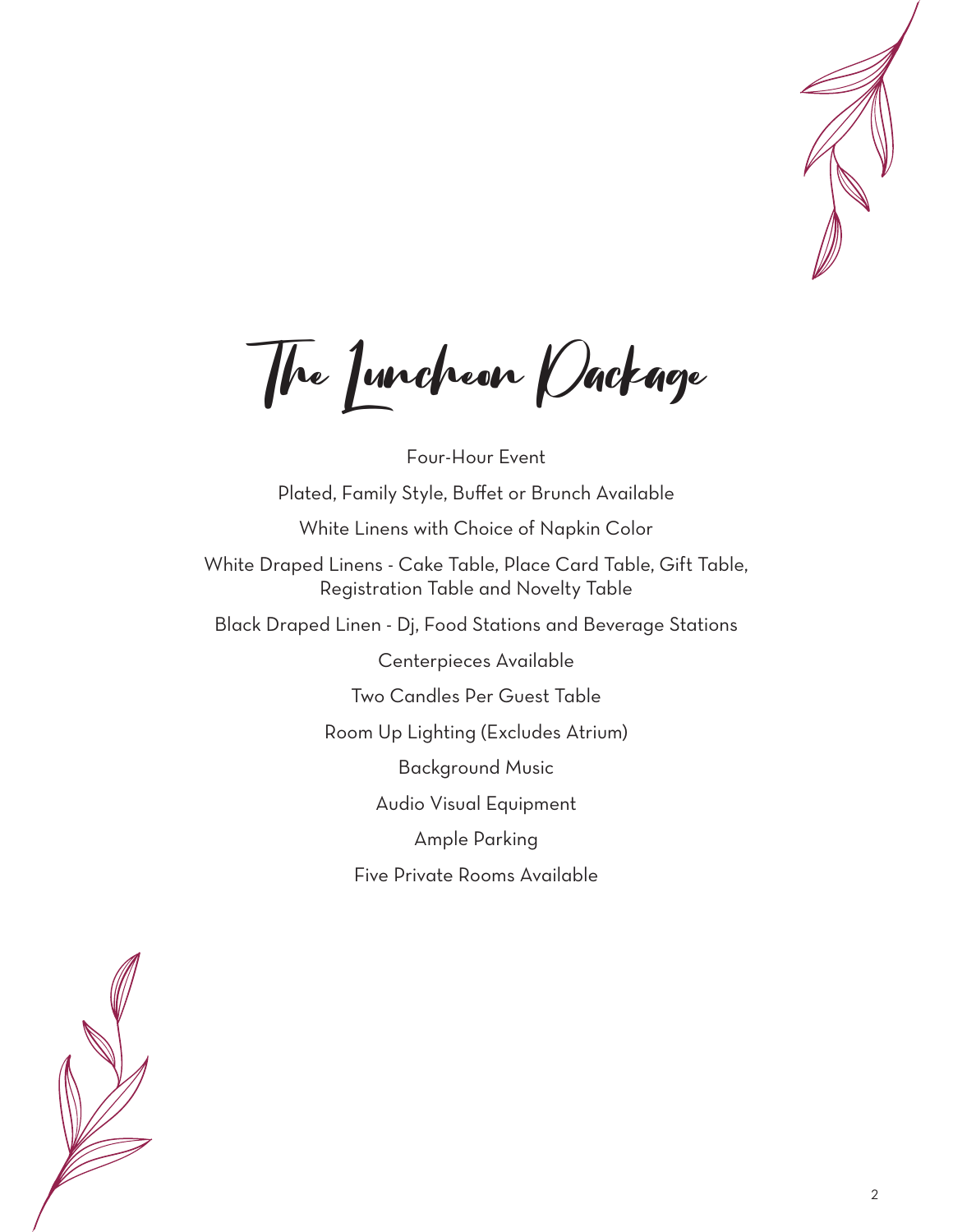

Plated Entrées

Plated Entrées include Soup Course or Salad Course, Fresh Baked Rolls and Butter, Entrée, Starch, Vegetable, Freshly Brewed Coffee, Decaf or Hot Tea and served Dessert. A Place Card with a clear menu identifier must be provided to Chandler's with Guests' Entrée Selection. \*Upgrade

## SOUP

Minestrone • Chicken Noodle • Cream of Chicken with Rice Broccoli Cheddar • Roasted Red Pepper

# SALAD

## **Classic Garden**

Mixed Greens, Red Cabbage, Shredded Carrots, Cucumbers, Tomatoes and Croutons

### **Bouquet of Field Greens**

Slivered Almonds, Vidalia Onions and Heirloom Tomatoes

**Traditional Caesar** Romaine Lettuce, Parmesan Cheese and Croutons

## **Dressings**

(Choose Two)

Ranch • Bleu Cheese • Italian • Honey Citrus Vinaigrette Raspberry Vinaigrette • White Balsamic Vinaigrette • Caesar

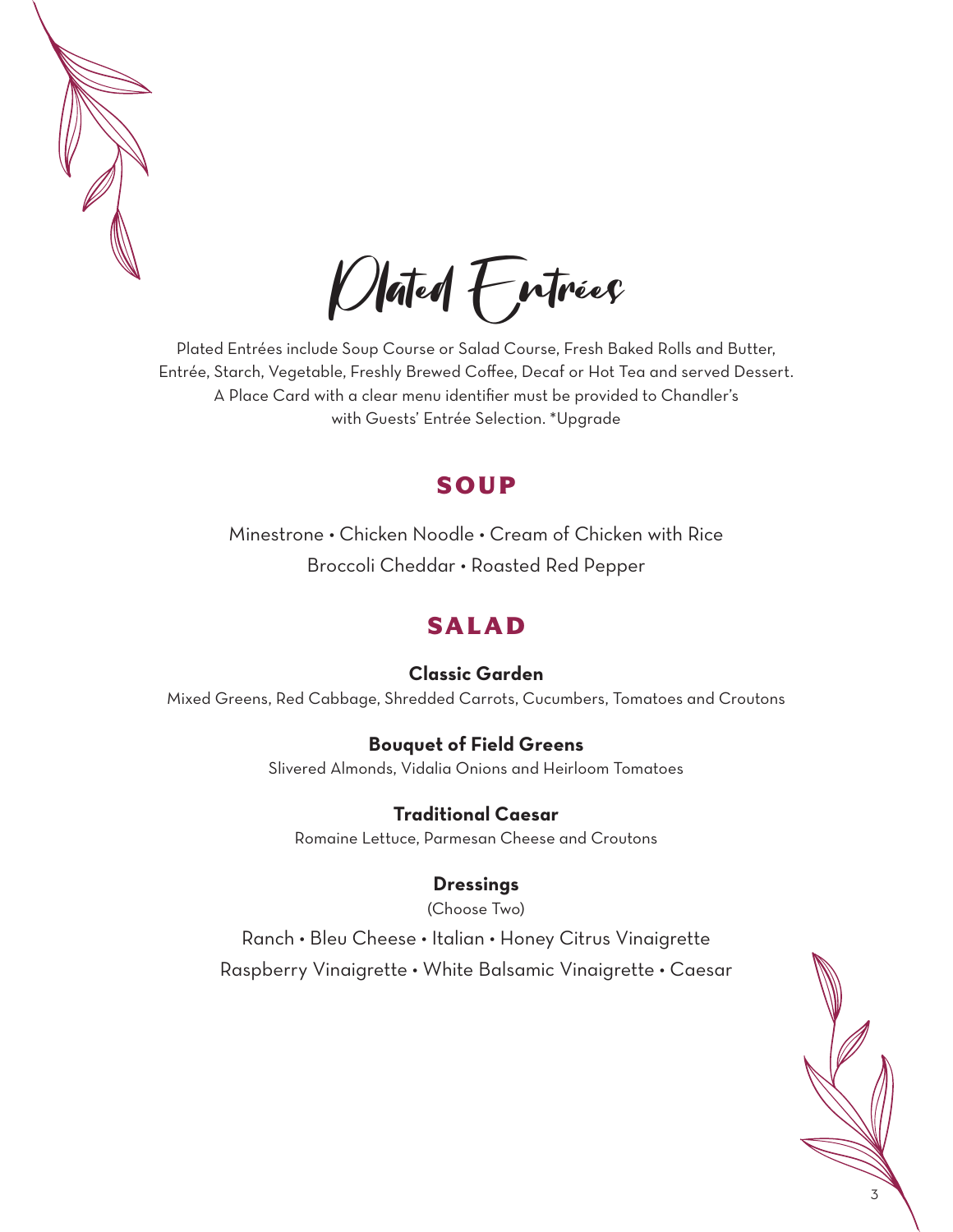

# ENTRÉES

## **Grilled Herb Chicken**

Boneless Breast Marinated in Fresh Lemon Juice, Dijon Mustard, Garlic, Herbs and Served with Thyme-scented Natural Juices 19.95 *Pairs well with Yukon Gold Whipped Potatoes, Sautéed Zucchini and Yellow Squash*

## **Chicken Vesuvio**

Boneless Breast Marinated with a Garlic-Wine Sauce, Garnished with Peas and Roasted Peppers 19.95 *Pairs well with Seasoned Potato Wedges, Broccoli in Garlic Butter*

### **Chicken Piccata**

Sautéed Boneless Breast with Capers, Finished with a Lemon Garlic Butter Sauce 19.95 *Pairs well with Roasted Fingerling Potatoes, Seasonal Fresh Vegetable Medley* 

## **Roast Sirloin of Beef**

Tender Sliced Sirloin with Choice of Au Jus or Bordelaise Sauce 23.95 *Pairs well with Duchess Potatoes, Broccoli in Garlic Butter*

### **Salmon**

Served with Beurre Blanc Sauce. Available Parmesan Crusted 23.95 *Pairs well with Wild Rice Pilaf, Green Beans and Carrots*

# ACCOMPANIMENTS

(Choose One of Each)

## **Starch**

Yukon Gold Whipped Potatoes • Herb-Roasted Red Potatoes Seasoned Potato Wedges • Duchess Potatoes • Roasted Fingerling Potatoes Baked Idaho Potato with Chives and Sour Cream • Wild Rice Pilaf Twice Baked Potato\* 1.75 Per Guest

## **Vegetable**

Broccoli and/or Cauliflower in Garlic or Parmesan Butter Green Beans and Carrots • Seasonal Fresh Vegetable Medley

Sautéed Zucchini and Yellow Squash

Fresh Asparagus with Garlic Butter\* 1.75 Per Guest

**Semi Family Style -** Add Mostaccioli with Marinara or Vodka Sauce 3.95 Per Guest

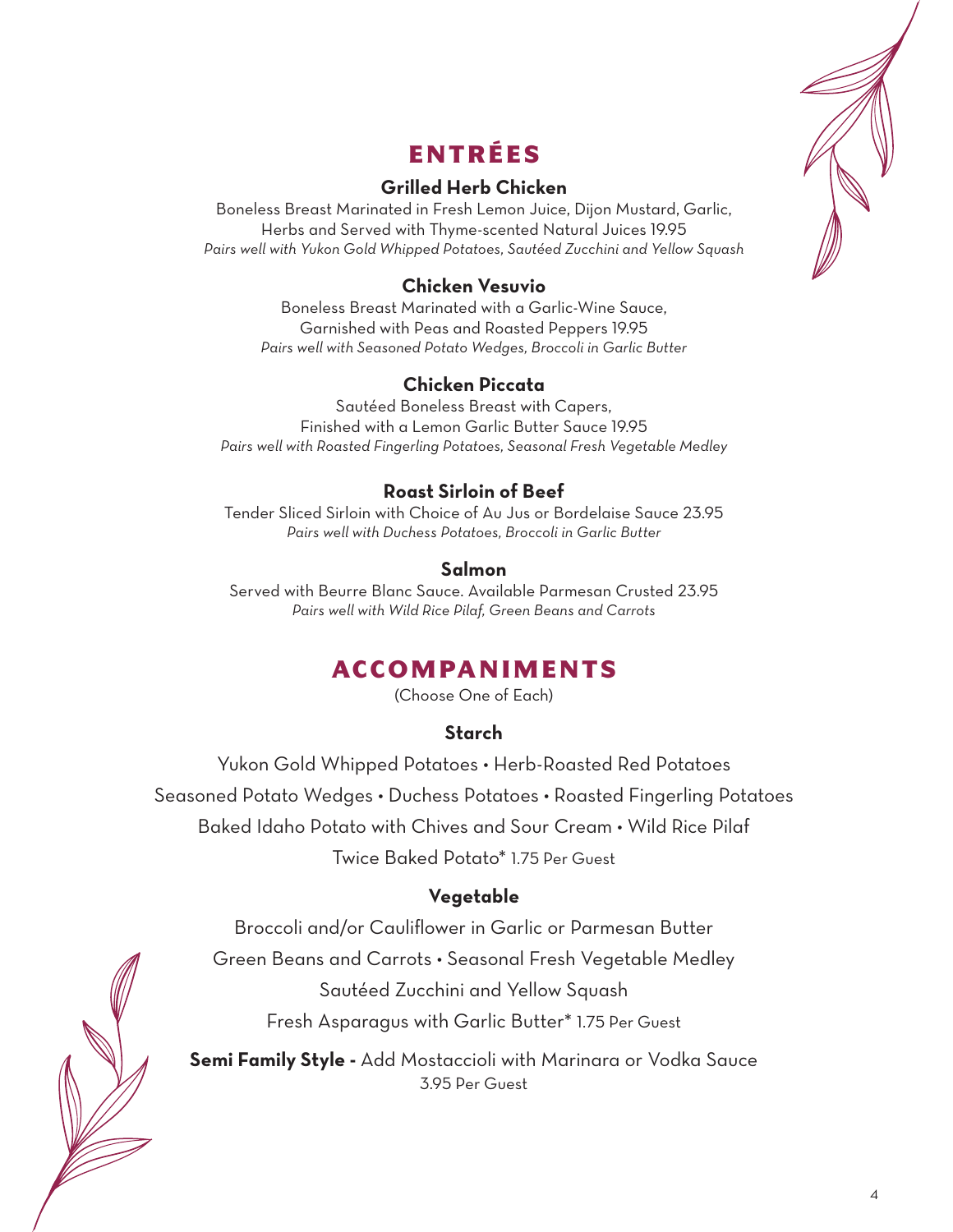

# SPECIALTY MEALS

Vegetarian • Gluten Free • Vegan

### **Chicken Bruschetta**

Boneless Breast of Chicken Marinated and Char-Grilled, Topped with Bruschetta Tomatoes (Gluten Free) 20.95

### **Stuffed Bell Pepper**

Sweet Bell Pepper Stuffed with Wild Rice and Roasted Vegetables, Drizzled with a Tomato Vodka Sauce (Vegetarian) 20.95

### **Grilled Balsamic Glazed Vegetables**

Seasonal Garden Vegetables Marinated in Olive Oil with Fresh Garlic and Italian Herbs, Drizzled with a Balsamic Glaze. Served with Seasoned Potato Wedges (Vegan and Gluten Free) 20.95

### **Penne Spinach and Feta**

Sautéed Spinach, Sun-Dried Tomatoes, Capers and Artichokes Tossed with Penne Pasta in our Homemade Marinara Sauce. Topped with Crumbled Feta Cheese and Fresh Basil (Vegetarian and Gluten Free\*) \*Gluten Free Pasta available • Minimum 10-Day Notice 20.95

While preparing each guests' meal we make every effort to avoid cross contamination between food products and cooking preparation utensils. Please be aware due to normal kitchen operations we cannot guarantee that any menu item will be completely Allergen Free (Gluten Free).

## CHILDREN'S

(Choose One) For children 10 and under 11.95 Please Choose One Children's Meal for All Children

Chicken Fingers 1/4lb Hamburger or Cheeseburger Angus Beef Hot Dog Macaroni and Cheese

All Children's Meals are Served with Fries or Tater Tots (Choose One)

## DESSERTS

(Choose One)

**Whipped Mousse:** Classic Chocolate or White Chocolate **Ice Cream:** Chocolate • Cookies and Cream • French Vanilla (With Chocolate or Espresso Sauce)

**Sherbet / Sorbet:** Lemon • Wild Berry • Raspberry

\*Upgraded desserts available

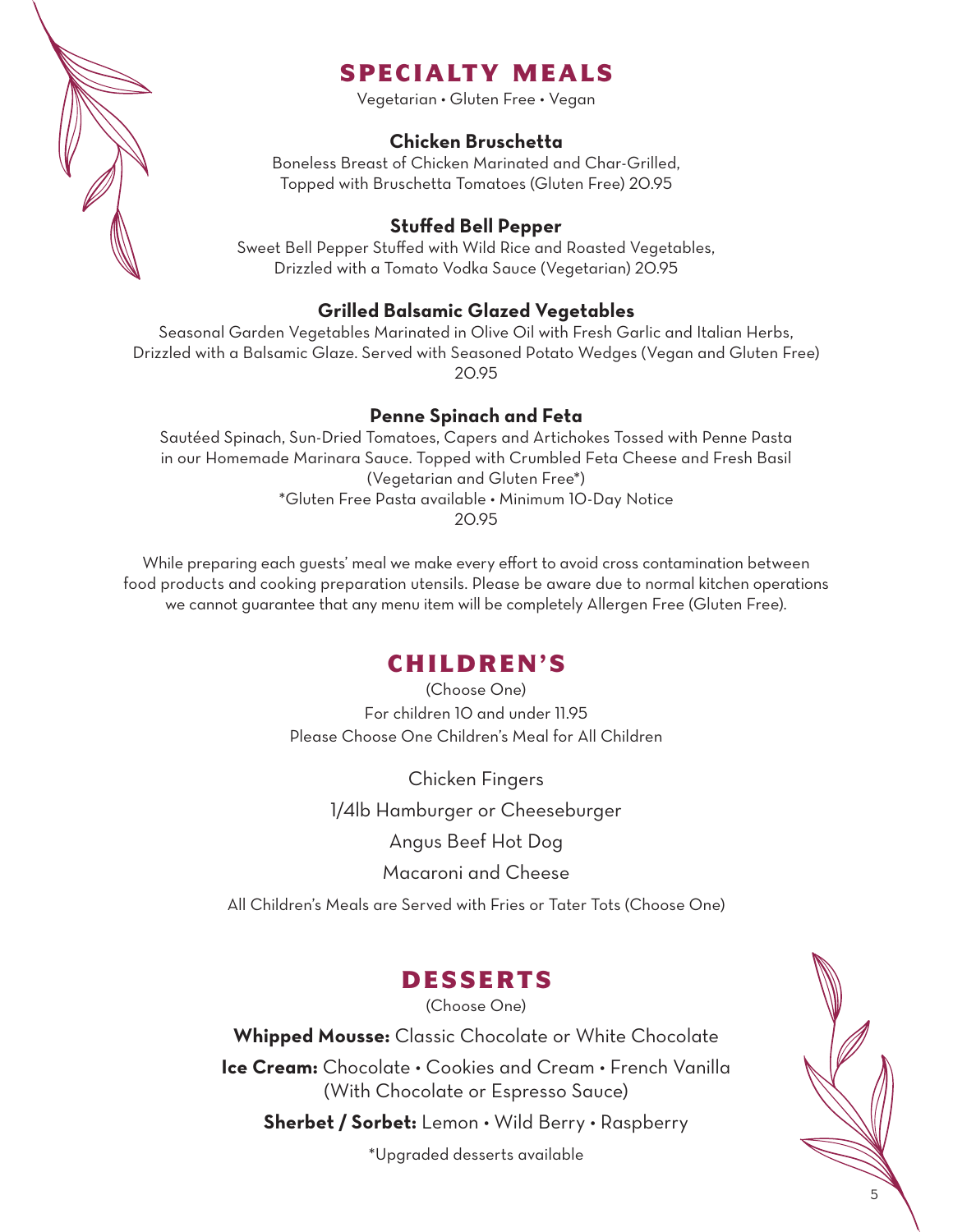





Family Style or Buffet include Salad Course , Fresh Baked Rolls and Butter, Mostaccioli with Marinara, Freshly Brewed Coffee, Decaf or Hot Tea and Individually Served Dessert.

# SALAD

Classic Garden • Bouquet of Field Greens • Traditional Caesar **Dressings** (Choose Two) Ranch • Bleu Cheese • Italian • Honey Citrus Vinaigrette Raspberry Vinaigrette • White Balsamic Vinaigrette

## ENTRÉES

(Choose Two)

Grilled Herb Chicken Broasted Chicken Roast Spring Chicken Chicken Vesuvio Roasted Sirloin of Beef with Bordelaise Sauce Polish Sausage with Sauerkraut Italian Sausage with Roasted Red Peppers and Marinara Parmesan Crusted Salmon

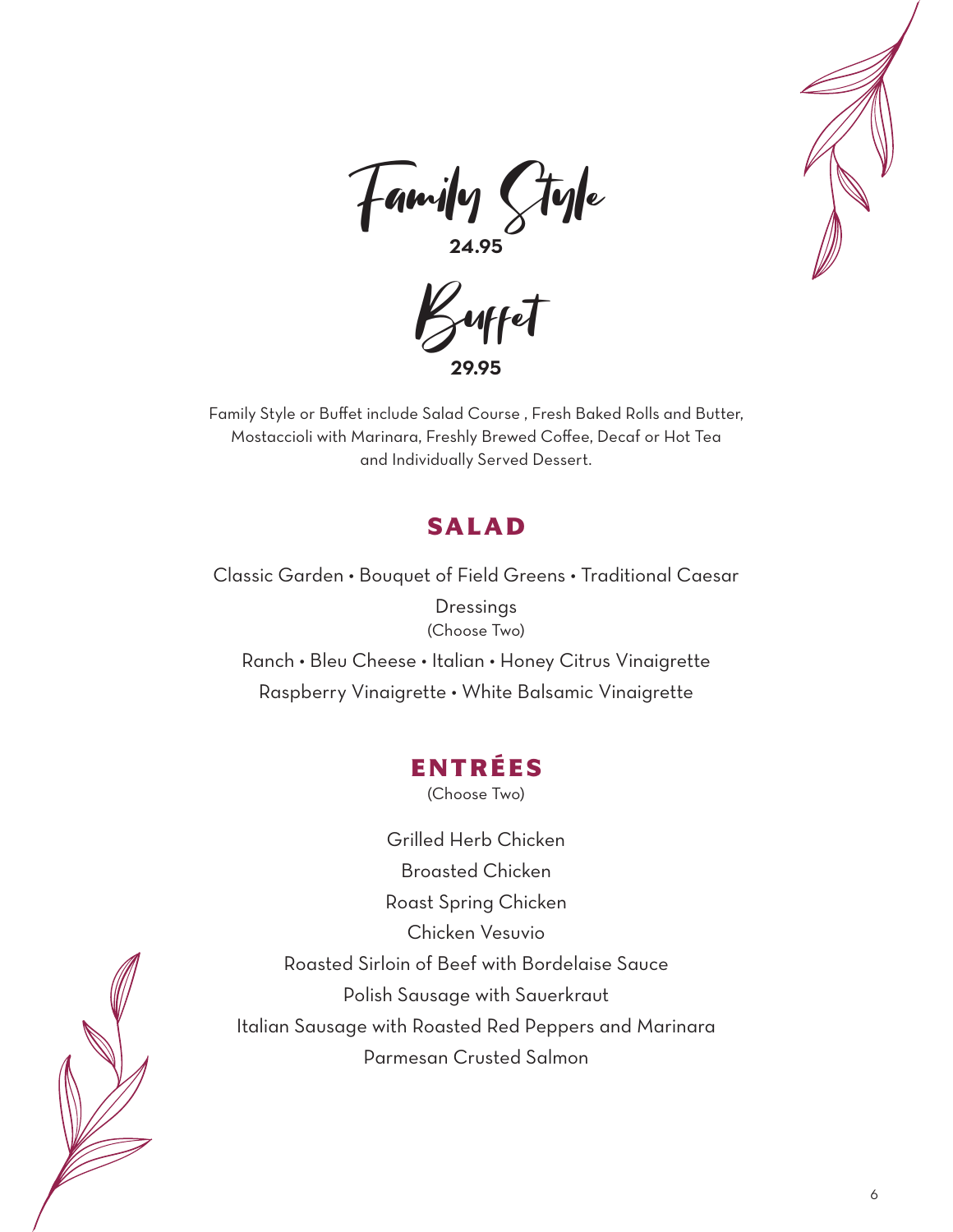

# ACCOMPANIMENTS

(Choose One of Each)

### **Starch**

Yukon Gold Whipped Potatoes • Herb-Roasted Red Potatoes Seasoned Potato Wedges • Wild Rice Pilaf

### **Vegetable**

Seasonal Fresh Vegetable Medley • Sautéed Zucchini and Yellow Squash Broccoli and/or Cauliflower in Garlic or Parmesan Butter Green Beans and Carrots

# DESSERTS

(Choose One)

**Whipped Mousse:** Classic Chocolate or White Chocolate **Ice Cream:** Chocolate • Cookies and Cream • French Vanilla **Sherbet / Sorbet:** Lemon • Raspberry \*Upgraded desserts available

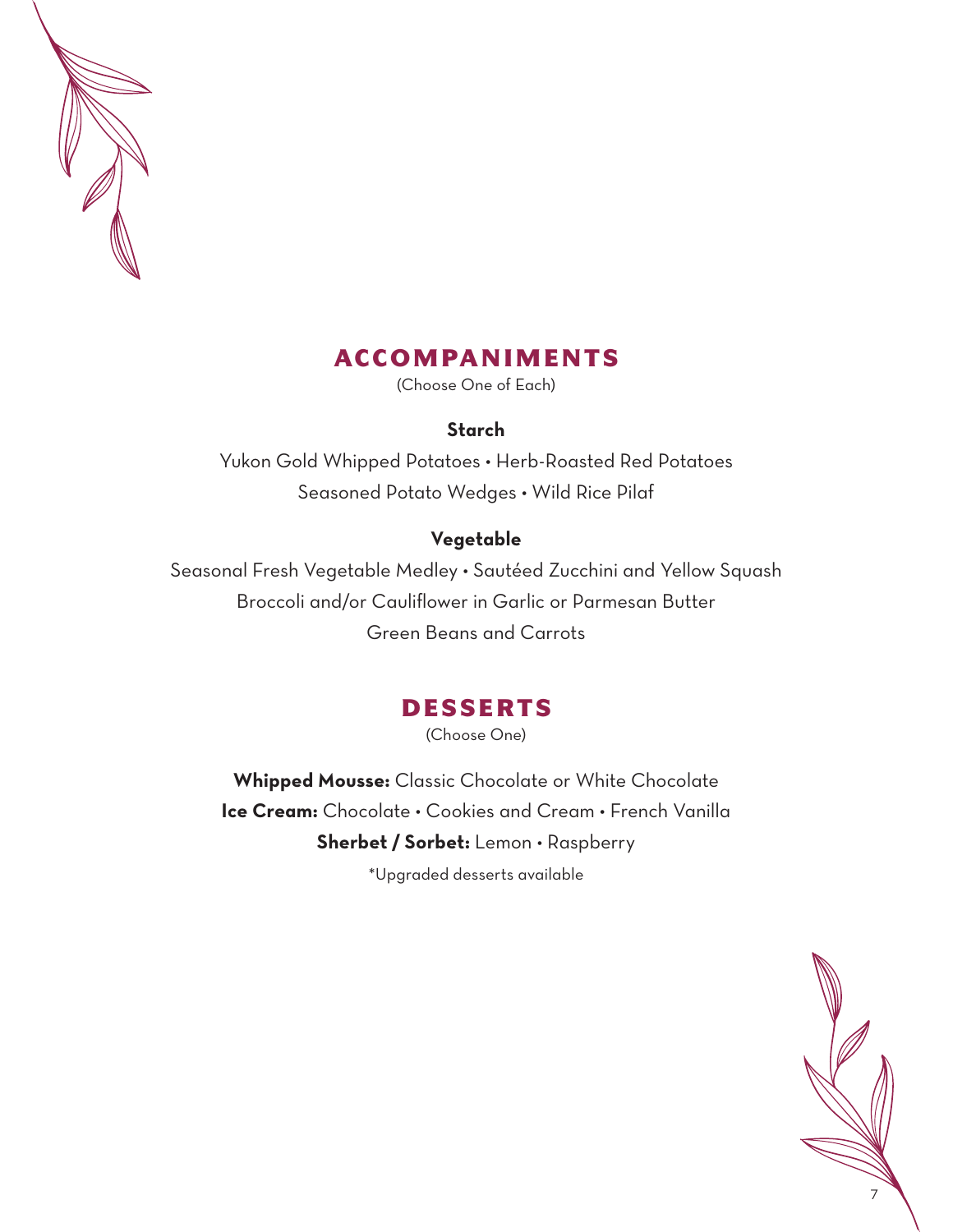

Breakfast and Brunch Buffets

# CHANDLERS BRUNCH BUFFET

30 Guest Minimum 24.95 Per Guest

Carafes of Chilled Juices

Mini Bakery Fresh Muffins, Doughnuts, Bagels, Danish and Croissants with Fruit Preserves, Cream Cheese and Whipped Butter

Seasonal Fresh Fruit Display

Cheddar Scrambled Eggs with Bacon, Peppers, Onions and Tomato Accompaniments

Bacon and Link Sausage

Homemade Hash Browns

Cheese Blintzes with Strawberry Sauce

Freshly Baked Rolls and Butter

**Choose One:** Classic Garden • Bouquet of Field Greens

**Choice of Two Dressings:** Ranch • Italian • White Balsamic Vinaigrette Raspberry Vinaigrette • Honey Citrus Vinaigrette

Seasonal Fresh Vegetable Medley

**Choose One:** Yukon Gold Whipped Potatoes • Seasoned Potato Wedges

Mostaccioli with Marinara

**Choose One:** Roast Spring Chicken • Broasted Chicken Grilled Herb Chicken • Virginia Baked Ham With Pineapple Glaze Freshly Brewed Coffee, Decaf and Hot Tea

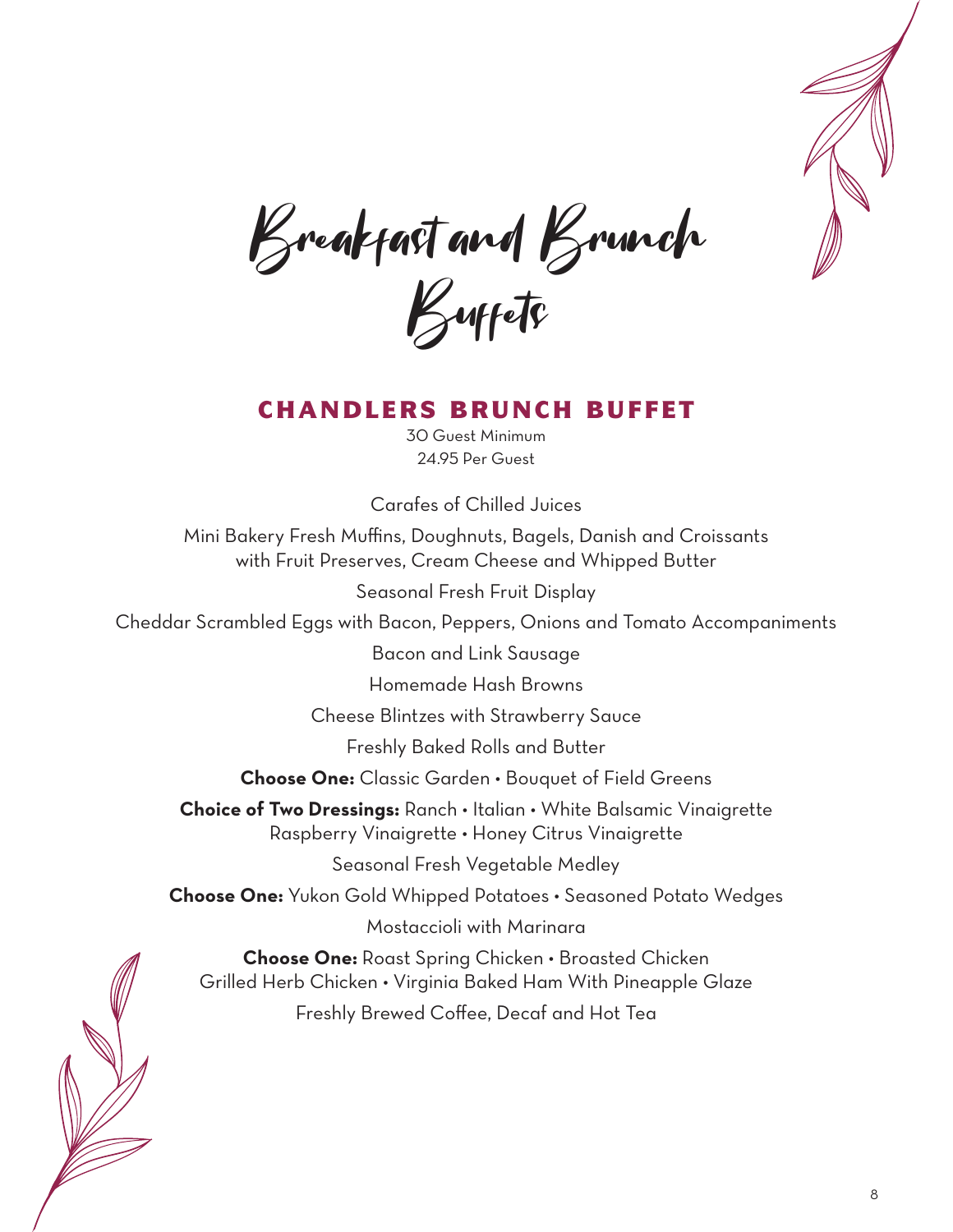

# THE AMERICAN

30 Guests Minimum 18.50 Per Guest

Carafes of Chilled Juices

Mini Bakery Fresh Muffins, Doughnuts, Bagels, Danish and Croissants with Fruit Preserves, Cream Cheese and Whipped Butter

Seasonal Fresh Fruit Display

Cheddar Scrambled Eggs with Bacon, Peppers, Onions and Tomato Accompaniments

Bacon and Link Sausage

Homemade Hash Browns

**Choose One:** French Toast • Buttermilk Pancakes with Maple Syrup Freshly Brewed Coffee, Decaf and Hot Tea

# BREAKFAST TACO BAR / URBAN BRUNCH

Minimum 30 Guests 19.95 Per Guest

Carafes of Chilled Juices Scrambled Eggs Chorizo Cheddar Cheese Green Onion, Tomatoes Sour Cream Tortillas Fire Roasted Salsa Unlimited Mimosas and Bellinis

# UPGRADES / ADD-ONS

**Chef Attended Deluxe Omelette Station**

3.95 Per Guest

## **Breakfast Taco Bar**

Add to your Eggs Chorizo, Cheddar Cheese, Green Onion and Tomatoes, Sour Cream, Tortillas and Fire Roasted Salsa 3.95 Per Guest

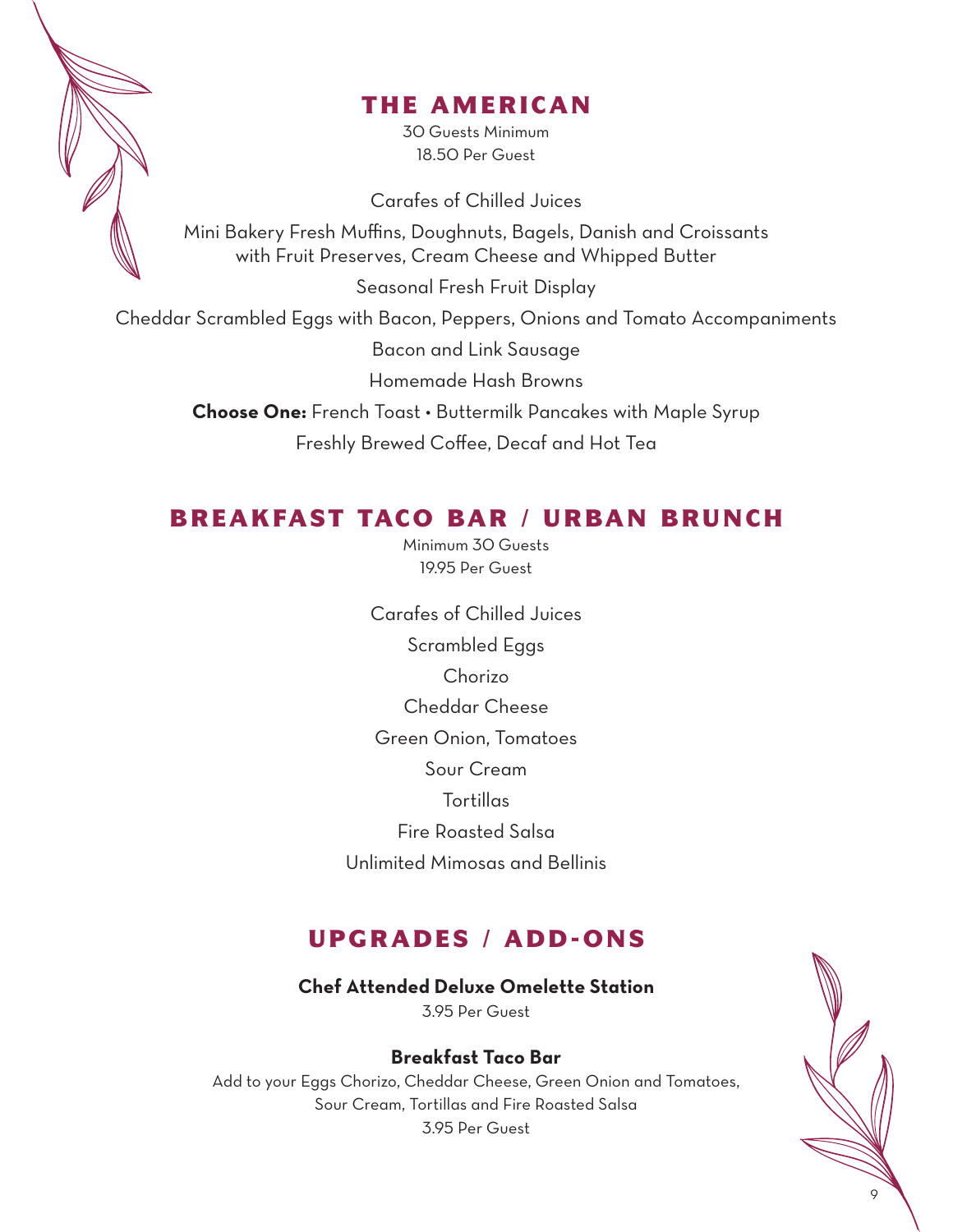

Sweet Tables and Desserts

### **Famous Sweet Table**

9.95 Per Guest Sliced Seasonal Fresh Fruit and Melon, Assorted Fresh Tartlets, Petit Fours, Assorted Butter Cookies, Brownies, Specialty Tortes, Chocolate Eclairs, French Pastries, Mini Cheesecakes and Mini Cannoli \*Selections may vary due to availability

#### **European Sweet Table**

10.95 Per Guest

Sliced Seasonal Fresh Fruit and Melon, Assorted Fruit Tartlets, Petit Fours, Caramel Nut Brownies, Assorted Butter Cookies, Eclairs, Cream Puff Swans, Chocolate Covered Strawberries, French Pastries and Specialty Tortes \*Selections may vary due to availability

#### **Ice Cream Buffet**

3.95 Per Guest French Vanilla and Chocolate Ice Creams with Hot Fudge, Assorted Crushed Candy Pieces, Strawberry Topping, Nuts, Whipped Cream and Cherries

### **Tiramisu**

2.50 Per Guest

#### **Chicago's Best Cheesecake**

2.50 Per Guest

#### **Chocolate Fudge Cake**

1.75 Per Guest

#### **Fruit Cobbler Cherry or Apple**

3.00 Per Guest

#### **Freshly Baked Cookies**

20.00 Per Dozen

#### **Chocolate Fudge Brownies**

20.00 Per Dozen

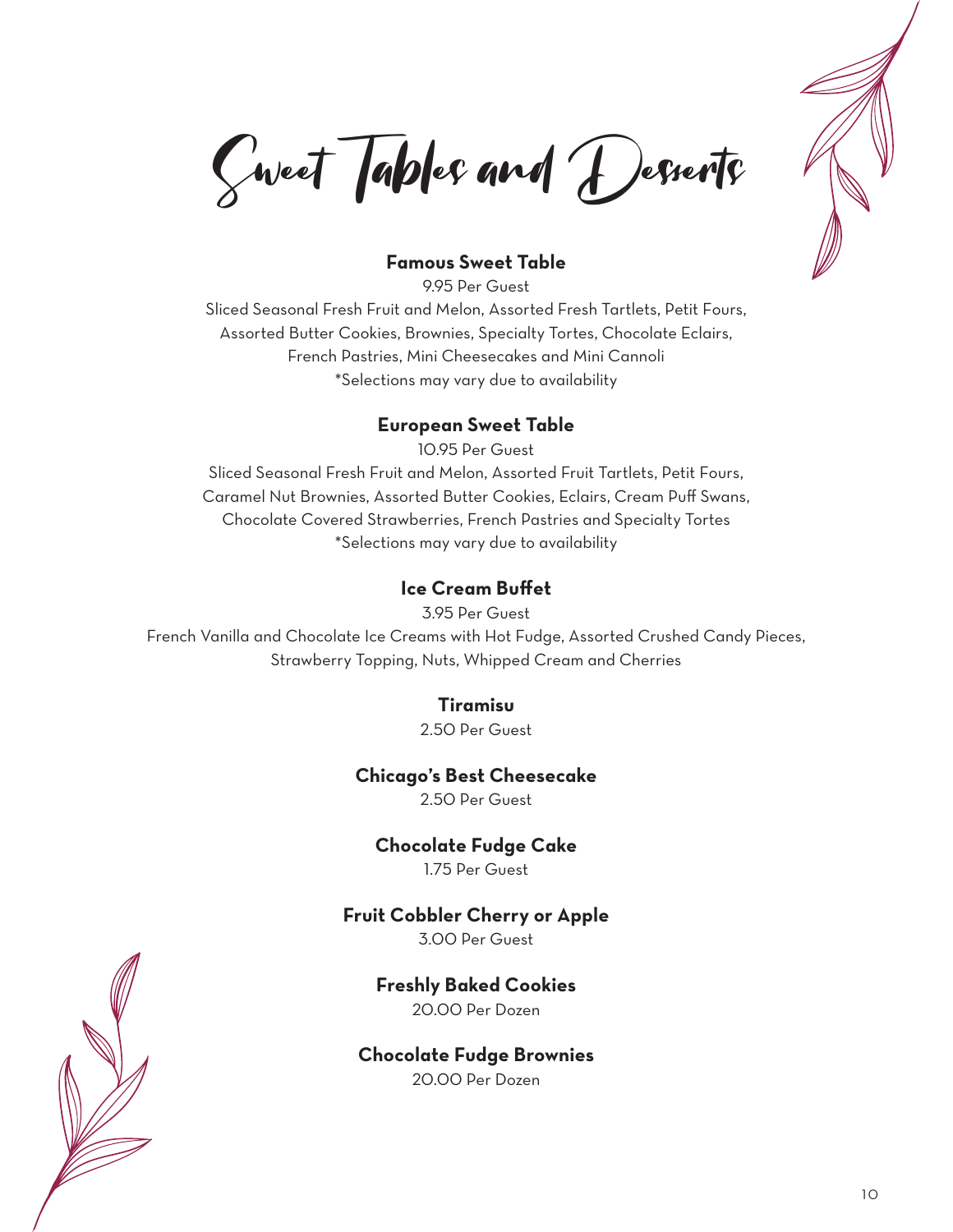

Keverage () ptions

## BAR SERVICE

**Cash Bar or Tab Bar** 75.00 Bartender Fee If Sales are over 300.00 Fee is Waived

### **Open Bar Pricing Per Guest**

2 Hours 23.95 Per Guest for Premium Liquors 3 Hours 25.95 Per Guest for Premium Liquors

## PREMIUM LIQUORS

Absolut • Absolut Flavors • Bacardi • Carolans Irish Cream • Beefeater Canadian Club • Captain Morgan • Christian Brothers Brandy Cuervo Gold • Dewars White Label • Jack Daniels • Johnny Walker Red J & B Scotch • Jim Beam Bourbon • Kahlua • Kettle One • Malibu Rum Chata • Seagram's VO • Seagram's 7 • Southern Comfort • Tito's

## **Top Shelf Upgrade**

5.00 Per Guest

Amaretto Di Saronno • Crown Royal • Jameson Irish Whiskey Johnny Walker Black • Grey Goose • Grand Marnier

**\*Upgrade Craft Beers, White Claw or Imported Bottled Beer** 4.00 Per Guest Amstel Light • Blue Moon • Corona • Heineken • Revolution Anti-Hero Samuel Adams • Stella Artois

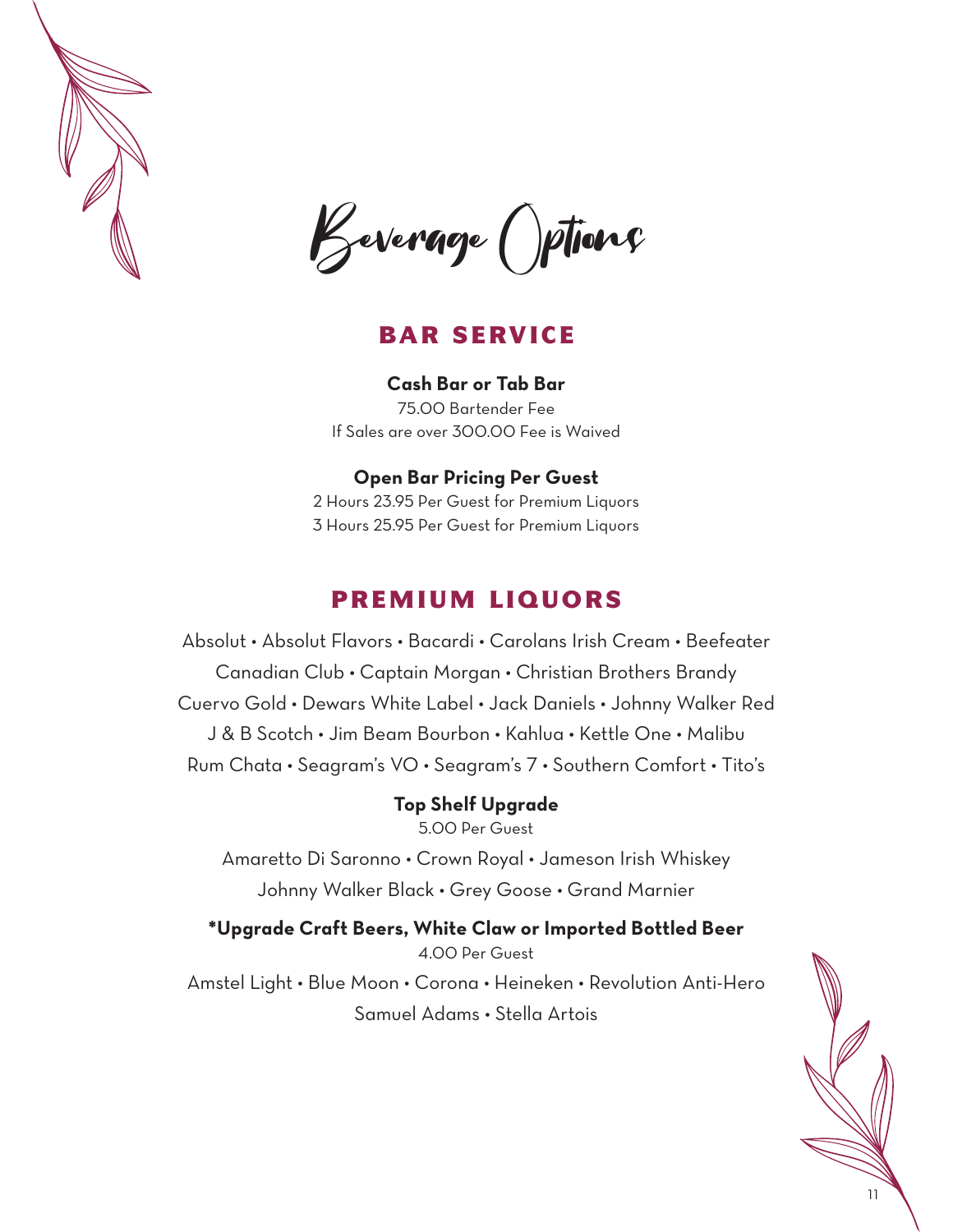# STATION SERVICE

Charged on Consumption

## **Bottled Wine**

20.00 Per Bottle

Pinot Grigio • Chardonnay • White Zinfandel Merlot • Cabernet Sauvignon • Pinot Nior

> **Bottles of House Champagne** 17.00 Per Bottle

**Carafes of Soda** 5.00 Each With Fresh Lemons and Ice Pepsi • Diet Pepsi • Sierra Mist • Lemonade • Iced Tea

> **Domestic Beer** 4.00 Per Bottle

**Import Beer** 5.75 Per Bottle

**White Claw** 5.00

#### **Craft Beers** 6.00

**Unlimited Champagne Mimosas For One Hour** 5.95 Per Guest

**Unlimited Bellinis For One Hour**

Prosecco with Mango, Peach, Strawberry and Raspberry Fruit Puree 6.95 Per Guest

## PUNCHES

Each Punch Serves Approximately 30 Guests

Champagne Mimosa Punch 75.00 Each

Vodka with Cranberry or Lemonade Punch 75.00 Each

> Red Sangria Punch 75.00 Each

Non-Alcoholic Sparking Fruit Punch 50.00 Each

# **COFFEE**

**VIP Coffee Display**

Whipped Cream, Shaved Chocolate, Cinnamon and Cocoa Powder 2.95 Per Guest

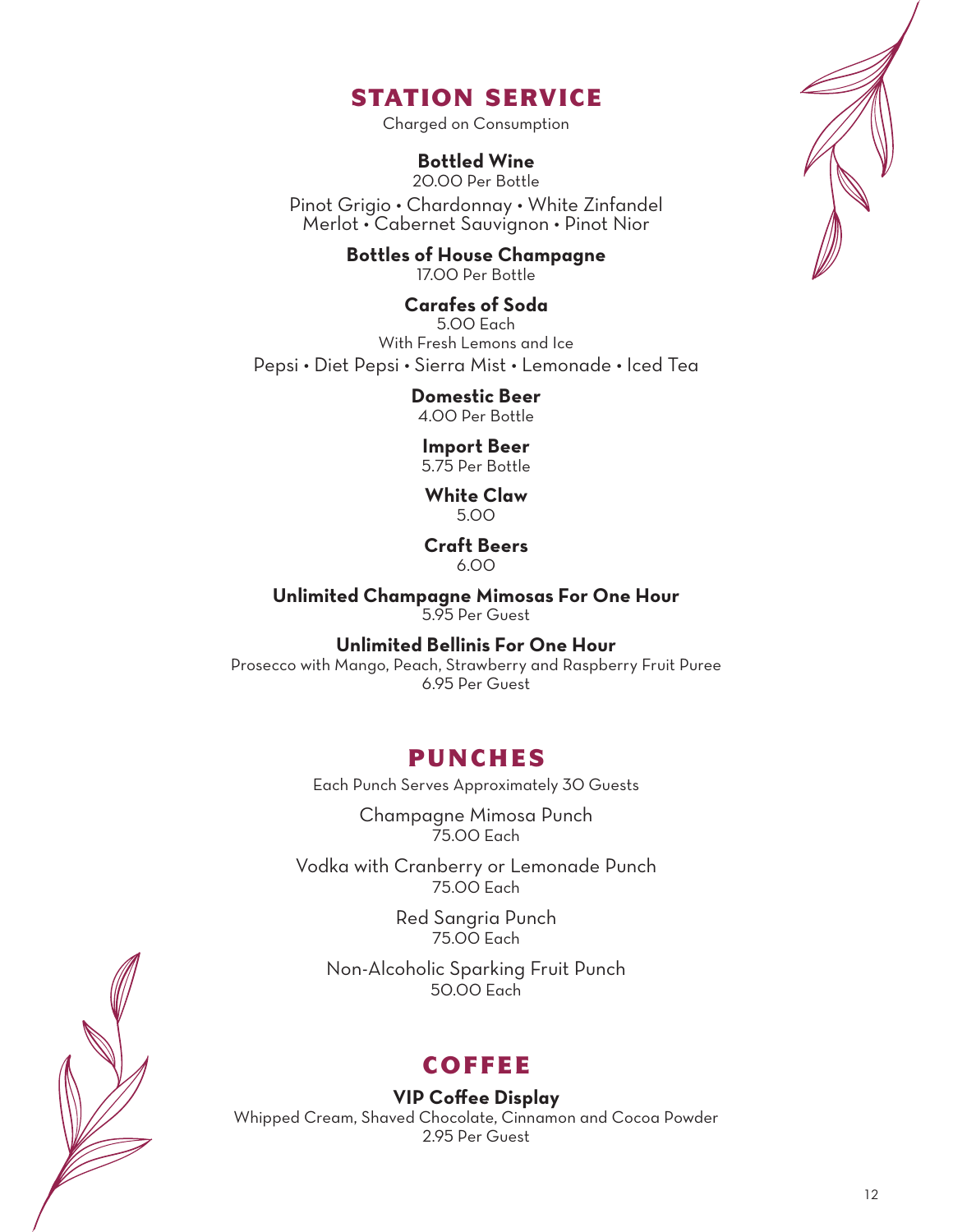Hors d' Oeuvres & Displays

**SIGNATURE** 

Priced Per 50 Pieces

### **Hot**

Focaccia Pizza Bites 65.00 Spanakopita with Tzatziki Sauce 80.00 Mac and Cheese Bites 70.00 Crispy Calamari with Cocktail Sauce 75.00 Mini Egg Rolls with Sweet Chili Sauce 75.00 Stuffed Mushroom Caps with Spinach and Cheese 75.00 Vegetable Potstickers with Ginger Soy Sauce 80.00

### **Cold**

Spinach And Artichoke Dip with Toasted Pita Chips 65.00 Tomato Basil Bruschetta 70.00 Whipped Goat Cheese with Hot Pepper Jelly 75.00 Deli Spiral Pinwheels - Chef's Selection 65.00 Fresh Fruit Kabobs 60.00 Antipasti Spears - Chef's Selection 75.00

## OR

One-Hour Unlimited Butler Passed **9.95 Per Guest** (Choose Two Hot and Two Cold)

## ADDITIONAL DELUXE

Priced Per 50 Pieces

Jumbo Shrimp Cocktail 100.00 Bacon Wrapped Scallops 110.00 Crab Rangoon 95.00 Water Chestnuts Wrapped in Bacon with Sweet Chili Sauce 100.00 Shrimp and Chorizo Skewers with Garlic Aioli 100.00

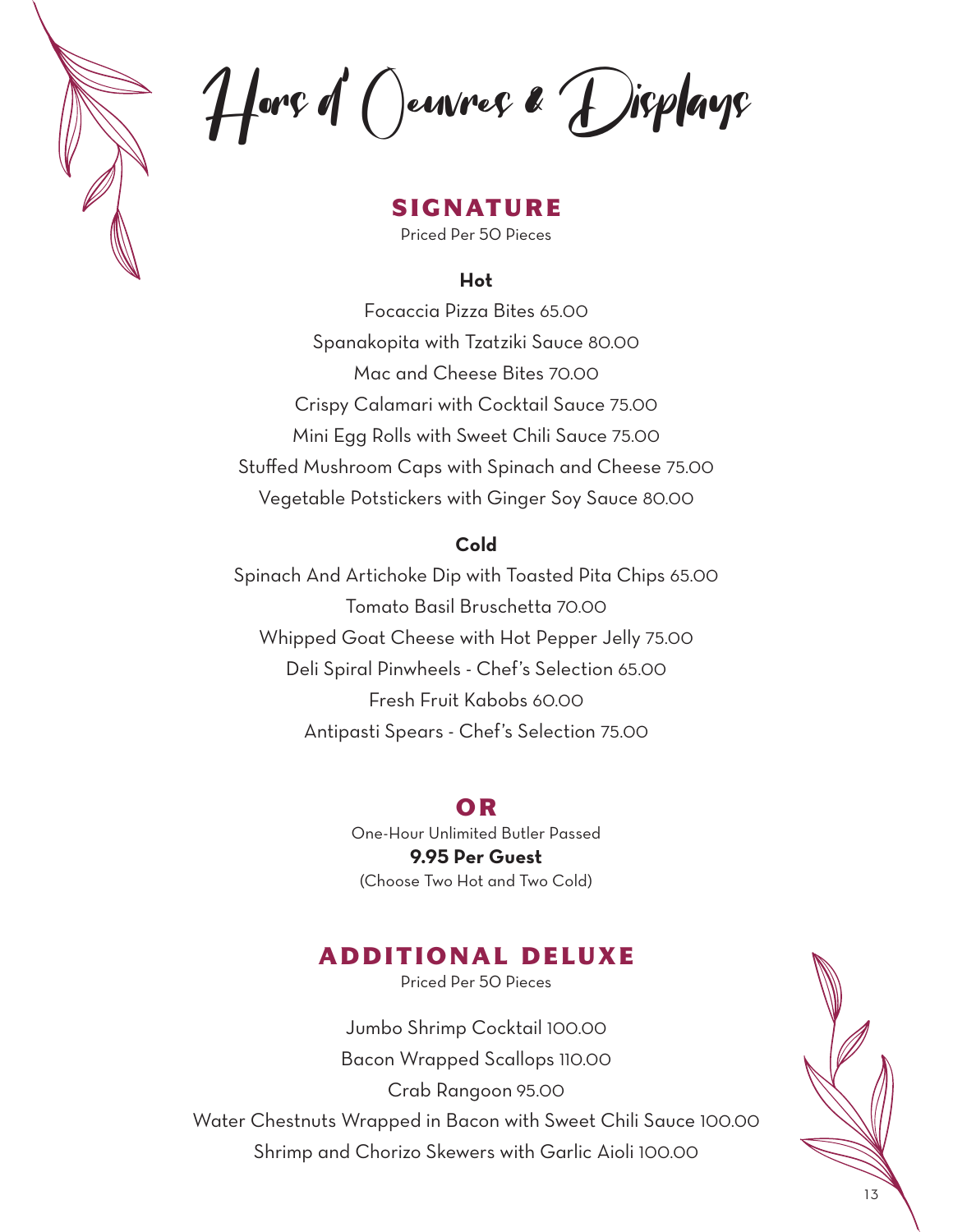

# CARVING STATION

Served with Fresh Silver Dollar Rolls and Accompanying Sauces Per 50 Guests 250.00

Roast Sirloin of Beef with Au Jus or Bordelaise Sauce

Or

Herb-Roasted Turkey with Turkey Gravy and Cranberry Sauce

# DISPLAYS

Priced Per Guest for One Hour

## **Fresh Vegetable Crudité**

2.95 Per Guest Assortment of Fresh Seasonal Vegetables with Ranch Sauce

## **Charcuterie Board**

4.95 Per Guest Domestic and Imported Cheeses, Cured Italian Meats, Roasted Vegetables and Assorted Crackers with Fruit Garnish

## **Fresh Fruit Display**

2.95 Per Guest Seasons Finest Fruit

## **Domestic Cheese and Fruit Display**

3.95 Per Guest Cheddar, Swiss and Jalapeno Cheese and Assorted Crackers Paired with Seasonal Fresh Fruit

## **VIP Seafood**

9.95 Per Guest Chilled Shrimp Cocktail with Cocktail Sauce and Lemons, Baked Clams Casino, Smoked Salmon with Garnishes and California Rolls with Pickled Ginger, Soy Sauce and Wasabi